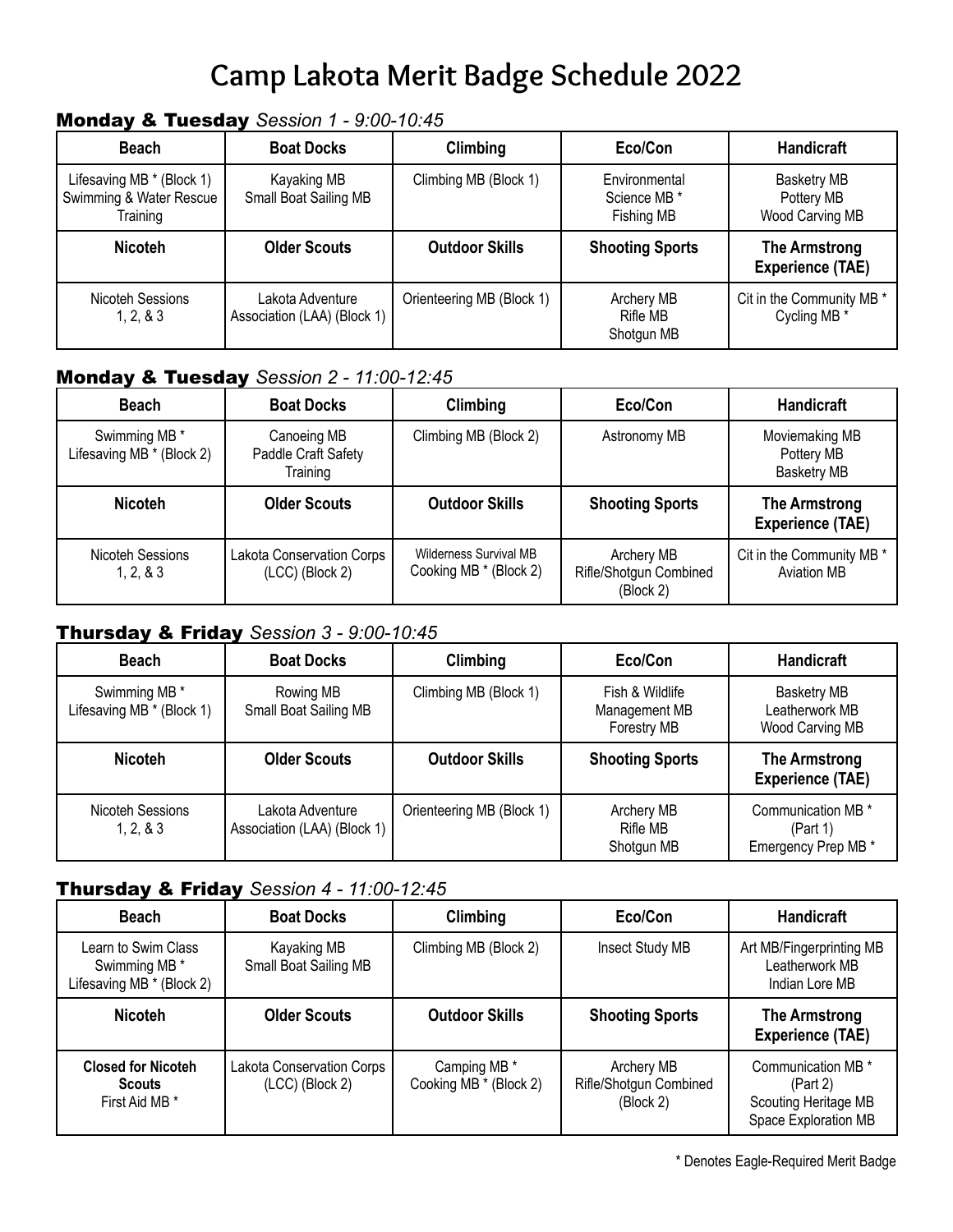### Camp Lakota Merit Badge Scheduling

- There are four sessions for Merit Badges to be earned before lunch throughout the week. Afternoon Merit Badges are optional and independent study. Scouts are welcome and *encouraged* to pursue Merit Badges and Awards in the afternoon during open area time. However, the program areas will only be able to provide the badges offered during the morning. A master list is available from the Program Director upon request.
- The rationale behind only having Merit Badges in the morning is that it allows every Scout to experience every area. We at Camp Lakota believe that camp is not just for or about Merit Badges, but to also encounter *Scouting*, and experience all that Lakota has to offer.
- **Climbing, Cooking, Lifesaving, and Orienteering, Merit Badges** all have two blocks. Each block takes two sessions. The two blocks are Sessions 1 & 3 (Block 1) or Sessions 2 & 4 (Block 2). These Merit Badges have more requirements or take longer to complete. By offering them in blocks it allows for the scouts to receive certain instructions at the beginning of the week and have more time to complete these badges. Your scout will be in that badge at the same time all four days. **Communication Merit Badge** has two parts (Sessions 3 & 4) because of the length time it takes to complete the requirements.
- **Rifle/Shotgun Combined Merit Badges** will be offered during Block 2 (Sessions 2 & 4) for those Scouts who are interested in taking both the Rifle Shooting Merit Badge and the Shotgun Shooting Merit Badge. Both merit badges have similar requirements which allow Scouts to be able to work on them at the same time. Disclaimer: The Camp Lakota administration does not guarantee that a Scout will earn both merit badges by enrolling in this combined merit badge class. Scouts will have to complete all requirements and qualify for both Rifle Shooting *and Shotgun Shooting in order to earn both merit badges.*
- **Wilderness Survival Merit Badge** requires an overnight stay in a natural shelter. Scouts will build these shelters in their Troop's campsite and pick one night during the week to sleep in their shelter. They will coordinate with their merit badge counselor to get their shelter approved.
- **Lakota Adventure Association (LAA)** and **Lakota Conservation Corps (LCC)** are two new Older Scout programs. In order to participate in either program, Scouts must be at least 14-years old and have earned the First Class Rank. Both programs have an emphasis on personal leadership development, leaving a legacy at Camp Lakota, and, of course, fun! For more information, check out the Camp Lakota Leader's Guide.
- **Learn to Swim Class** will be offered during Session 4 for those nonswimmers who are looking to improve their swimming skills. The Aquatics staff will develop an introductory swimming program based on each Scout's individual abilities. They will work toward completing requirements for the Swimming Merit Badge but it is not guaranteed that the merit badge will be completed.
- **Swimming and Water Rescue Training** during Session 1 is open to adult leaders and Scouts age 15 and older. This training will provide you with the information and skills to prevent, recognize, and respond to swimming emergencies during unit swimming activities. It expands awareness instruction provided by Safe Swim Defense Training. Persons completing the training should be better able to assess their preparation to supervise unit swimming events. The BSA recommends that at least one person with this training is present to assist with supervision whenever a unit swims at a location that does not provide lifeguards.
- **Paddle Craft Safety Training** during Session 2 is open to adult leaders and Scouts age 15 and older. This training will provide you with the information and skills needed for safe float trips. The BSA recommends that at least one person with this training is present to confidently supervise canoeing or kayaking excursions.
- **Metalwork Merit Badge** and **Welding Merit Badge** will be offered in the afternoon on a week-to-week basis upon availability of an instructor. Online registration will not reflect these Merit Badges. More information will be available at the 12-Day Out Meeting.
- Each Scout should read through their Merit Badge Requirements **BEFORE ARRIVAL** to camp. This will help them to mentally prepare for any Merit Badge that they may take. Doing pre-requisites **BEFORE** coming to camp also helps Scouts complete their Merit Badge(s) while at camp.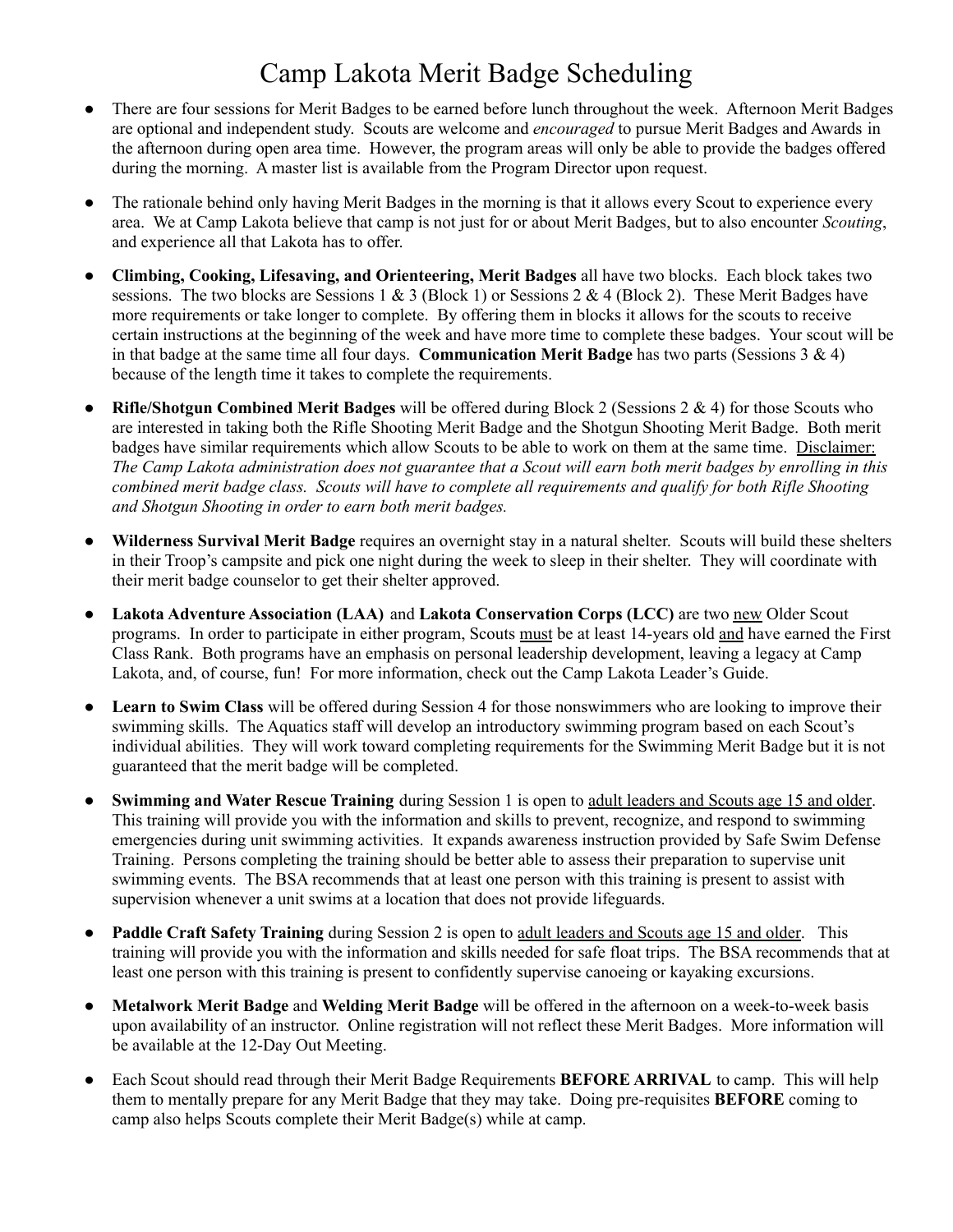## **Merit Badge Schedule 2022**

### **Session 4 Nicoteh Friendly Merit Badges**

**Easy:** Art MB/Fingerprinting MB Indian Lore MB Learn to Swim Class Leatherwork MB

**Medium:** Archery MB Scouting Heritage MB Space Exploration MB **Hard:**

Camping MB Insect Study MB Kayaking MB Swimming MB

| <b>Merit Badge</b>       | Pre-Requisite(s)                          | <b>Notes</b>                                                                                                     |  |
|--------------------------|-------------------------------------------|------------------------------------------------------------------------------------------------------------------|--|
| Archery MB               | None                                      | Small Scouts might have a hard time. Extra time at the<br>range might be necessary to complete this Merit Badge. |  |
| Art MB/Fingerprinting MB | None                                      | If all requirements are completed, Scouts should earn<br>both merit badges.                                      |  |
| Camping MB               | 4a, 4b, 5e, 7a, 7b,<br>8c, 8d, 9a, 9b, 9c | 7a and 7b can be done during the Troop's preparations<br>for camp.                                               |  |
| <b>Indian Lore MB</b>    | None                                      | Fee: \$10.00                                                                                                     |  |
| <b>Insect Study MB</b>   | 5, 6a, 9, 10                              | On the Hard List due to Pre-Requisites.                                                                          |  |
| <b>Kayaking MB</b>       | $\overline{2}$                            | Must pass the Swimmers Test. If a Scout does not pass,<br>they will need to choose a different Merit Badge.      |  |
| Learn to Swim Class      | None                                      | Recommended for Scouts who don't know how to swim<br>or who want to improve their swimming abilities.            |  |
| Leatherwork MB           | None                                      | Fee: \$10.00                                                                                                     |  |
| Scouting Heritage MB     | 4, 5, 6                                   | Pre-Requisites are going to take some work.                                                                      |  |
| Space Exploration MB     | None                                      | Fee: \$15.00                                                                                                     |  |
| Swimming MB              | $\overline{2}$                            | Must pass the Swimmers Test. If a Scout does not pass,<br>they will need to choose a different Merit Badge.      |  |

#### **Each Nicoteh Scout that COMPLETES the Nicoteh Program WILL earn the First Aid Merit Badge.**

*This list is provided on behalf of what the Camp Lakota Staff and Administration believe would be difficult for young, first year Scouts. These Merit Badges are not solely based on the skills needed or requirements, but the factor of time needed to complete these requirements have also contributed to the placement of these Merit Badges.*